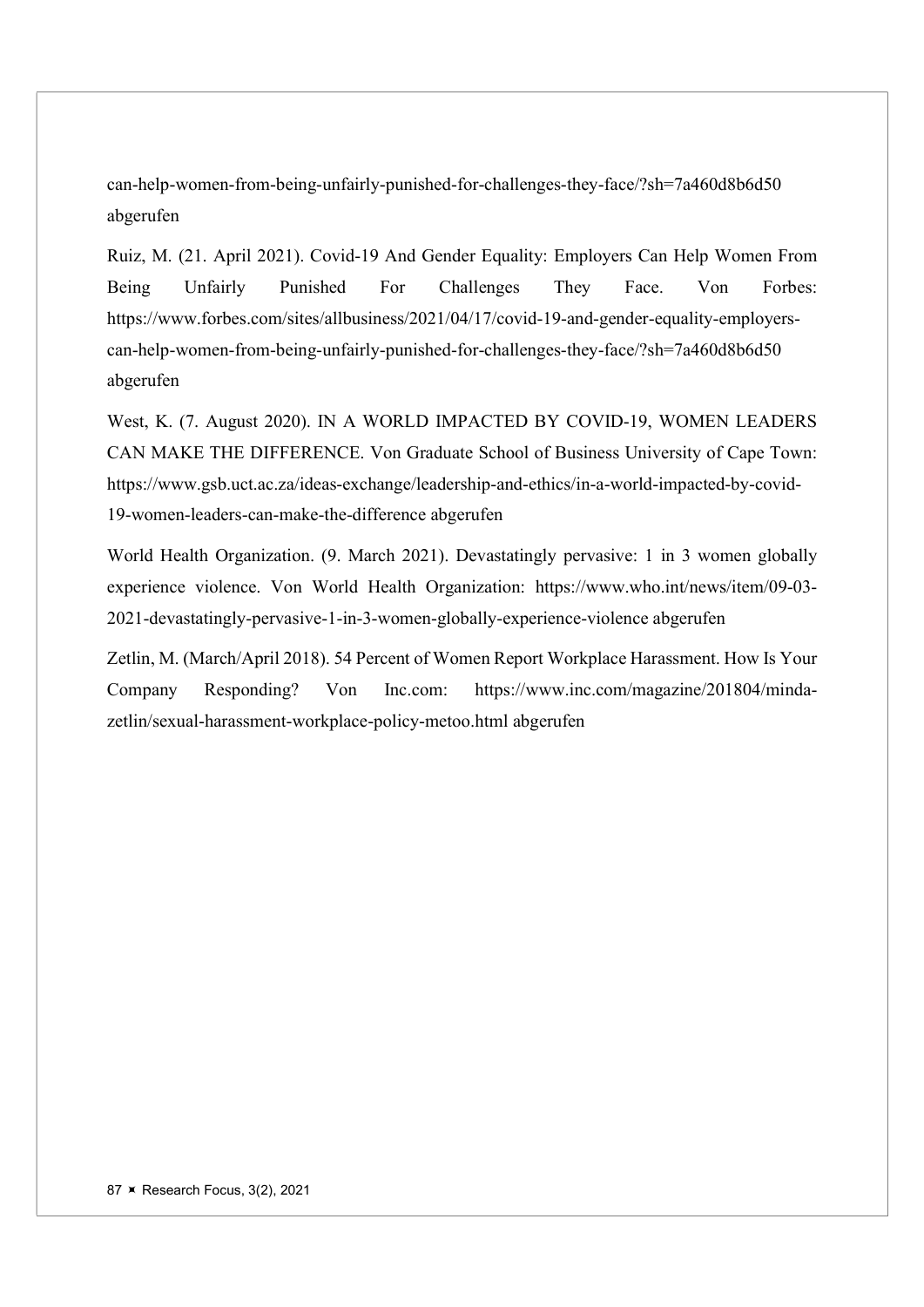# Ethics in Ethical Hacking

# Rishi RAJU

Computer Science for Business Management, Romanian-American University, Romania

## Abstract

This article explores the ethics in Ethical hacking, the problems faced by ethical hackers, companies, and network systems and a general guideline followed by ethical hackers.

Keywords – Ethical hacking, Ethical hackers, hacking process, White hats, Black hats, network systems.

## Introduction

Ethical hacking and ethical hackers (white hat) are terms used to describe hacking that is done under a legal guideline by a company or individual to help identify potential threats on a computer or a network. These methods are used to search for any weak points of a security system that can be exploited by malicious hackers. The information that is gathered through ethical hacking is then used to improve system security, and to minimize any potential attacks. Ethical hacking is a challenging area of study that requires a vast knowledge and mastery of everything that makes up a network or system. Ethical hacking is also called as penetration testing (Wikipedia, the free encyclopedia, 2021).

## Background & History

Hacking was first used as a constant way of learning new methods of improving and optimizing systems to run more effectively, hacking was not always displayed under a bad spotlight. It was a term used by engineers who consistently worked to build their systems. Throughout the years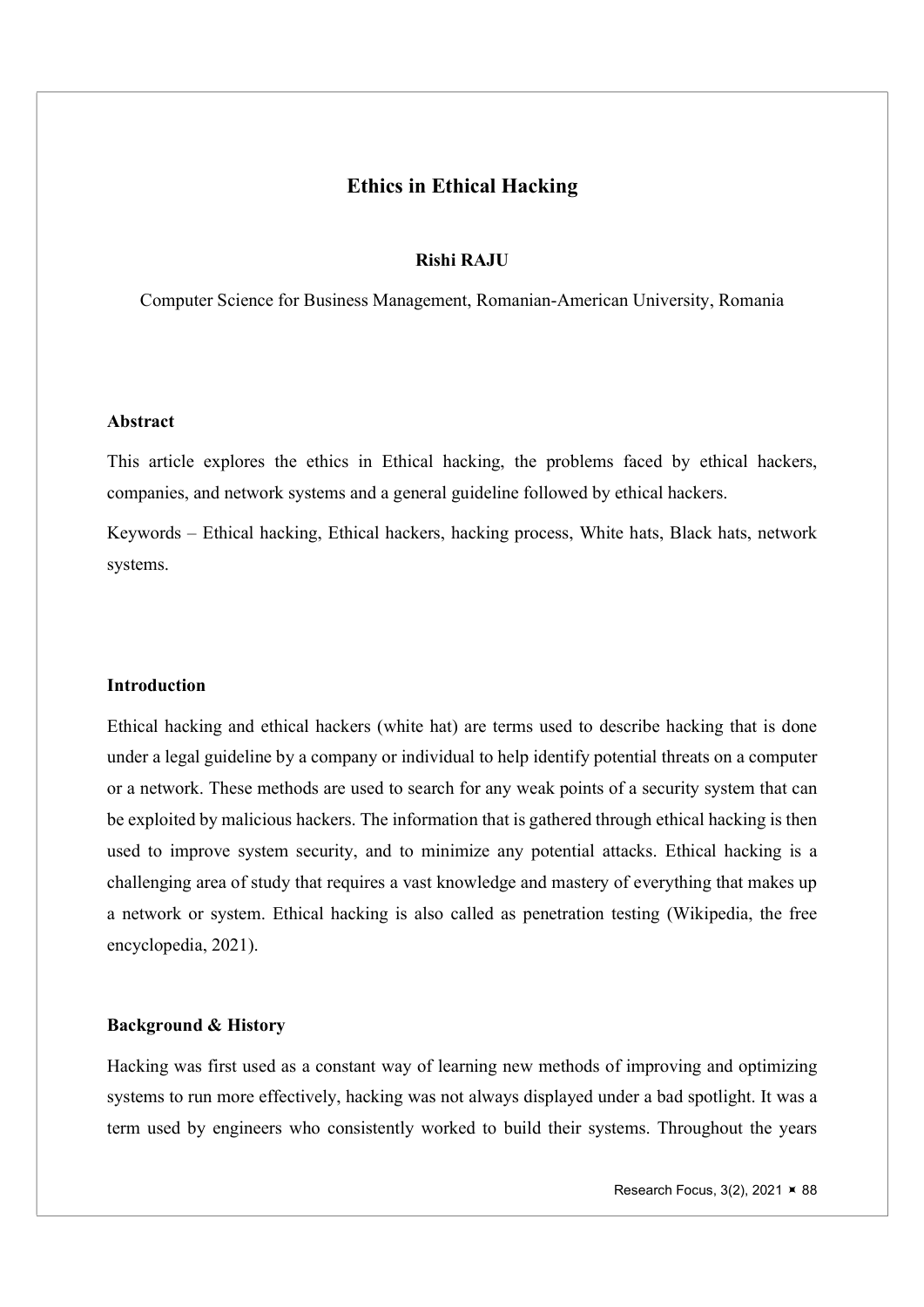hacking has been used to manipulate and attack networks and systems illegally. In the 1970s with the growing popularity of computer systems people started learning about the capabilities of these systems. People soon began to exploit these capabilities of systems and networks for selfish purposes, which led to the term hacking be an exclusive representation of criminals.

Hacking gained a bad profile in the media. The term "hacker" was used to represent people who were indulged in these malicious activities for personal gains, these group of people today are known as black hats. And then there were people who would try to prevent such malicious attacks on systems and networks, these group of people tested the weaknesses and flaws in a network or system. The people that prevent such malicious activities are known today as white hats or ethical hackers. Ethical hacking started gaining its precedence over the years due to the increase in cybercriminals, it has become a part of a legal system in cybersecurity.

# The Ethical Hacking Process

White hat hackers (ethical hackers) honor the boundaries and confidentialities of a business or company they are hired by. They process through the systems same as the Black hat hackers. After the security has been breached through the mentioned process, they work to improve and prevent any malicious access to private details or control over any system (Jaskolj, 2009).

#### Educational challenges

An ethical hacker needs to possess a bigger understanding of computer skills. It is not feasible for each ethical hacker to be an expert in every field and thus ethical hacking whose members have skills that contribute to one another are created to provide an organization with a team that have the complete skill set required of an ethical hacker.

Organizations may have a large sort of computer systems and it's essential for any ethical hacker to be knowledgeable in operating systems, as well as network hardware platforms. It's also a baseline that an ethical hacker holds a solid foundation of the principles of information security.

I believe with the ever-rising need of cybersecurity; ethical hacking being certified for a good cause is a necessity. Ethical hacking has been a controversial and socially immoral topic but having the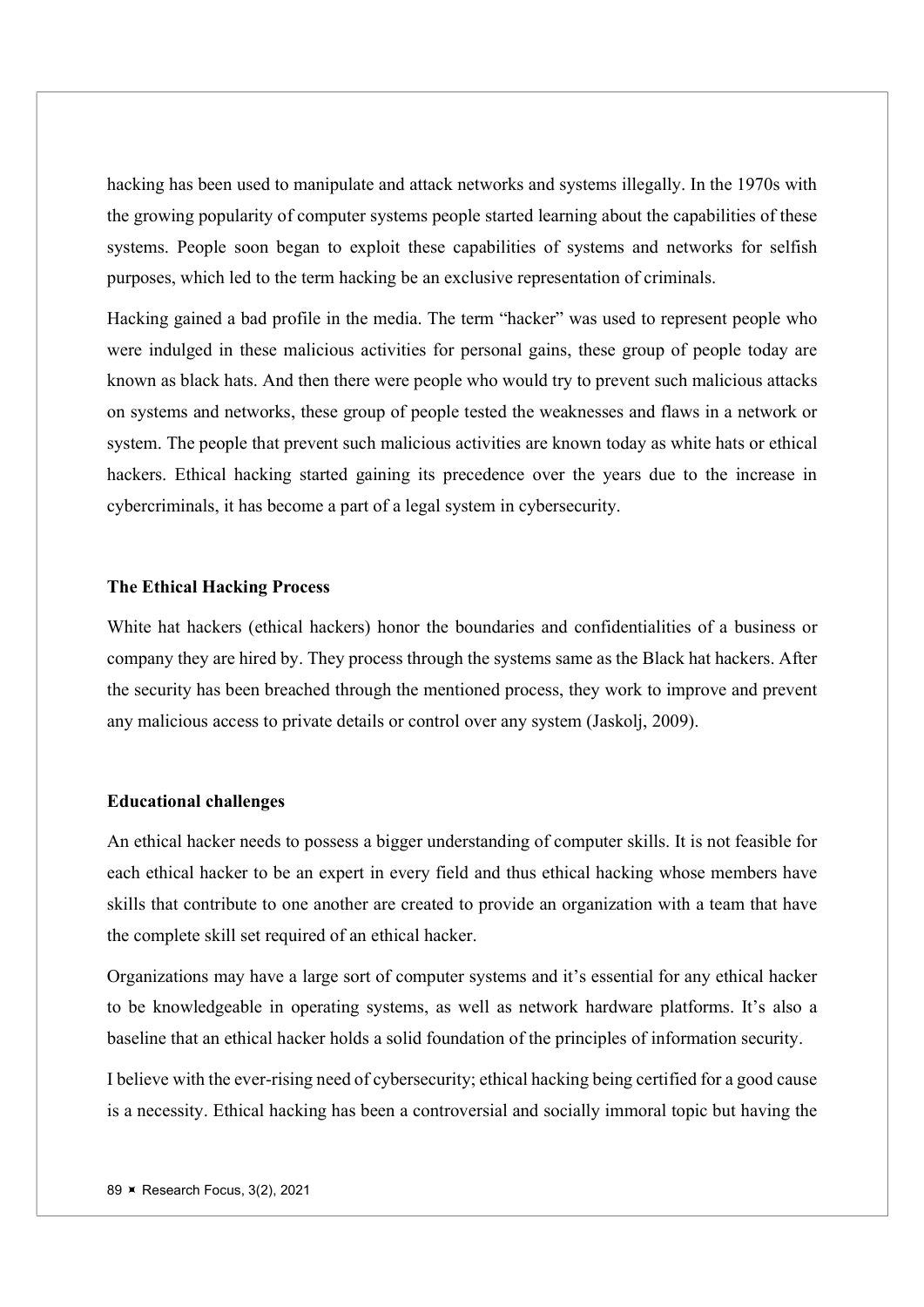knowledge and ability to control systems and networks that are a huge part of everyone's lives in this generation has become a key in privacy, confidentiality and security.

However, ethical hacking requires a lot of system and network-based knowledge, and to be able to think and predict possibilities. Some forms of knowledge that impact an ethical hacker's skills would be:

- a) Programming
- b) Scripting Knowledge
- c) Networking skills
- d) Understanding database
- e) Knowledge of platforms and operating systems
- f) Knowledge of search engines and servers.

# Code of Ethics

Before performing any form of ethical hacking, one must know and understand the state of an organization's system and network. This will provide a guideline for handling information and the sensitivity of the information of that organization.

Deciding the sensitivity of information should be done before and while proceeding with ethical hacking. This is so that one does not violate any company principles or legal laws.

Keeping all the information transparent to the one that has hired him/her always and letting them know of the flaws while ethical hacking is a given. This makes sure that the client knows how to proceed with their confidential data and how to act upon it.

Ethical hacking should always be done within the limits of the client. There is always a way to access beyond the targeted area of a network system but staying within the targeted area and respecting the client's wishes is a huge part of an ethical hacker's morality. This increases the trustworthiness and reliability of the ethical hacker.

After the penetration testing has been conducted, any information gained from it should be held within the company and not disclose any information to other parties (Johansen, 2017).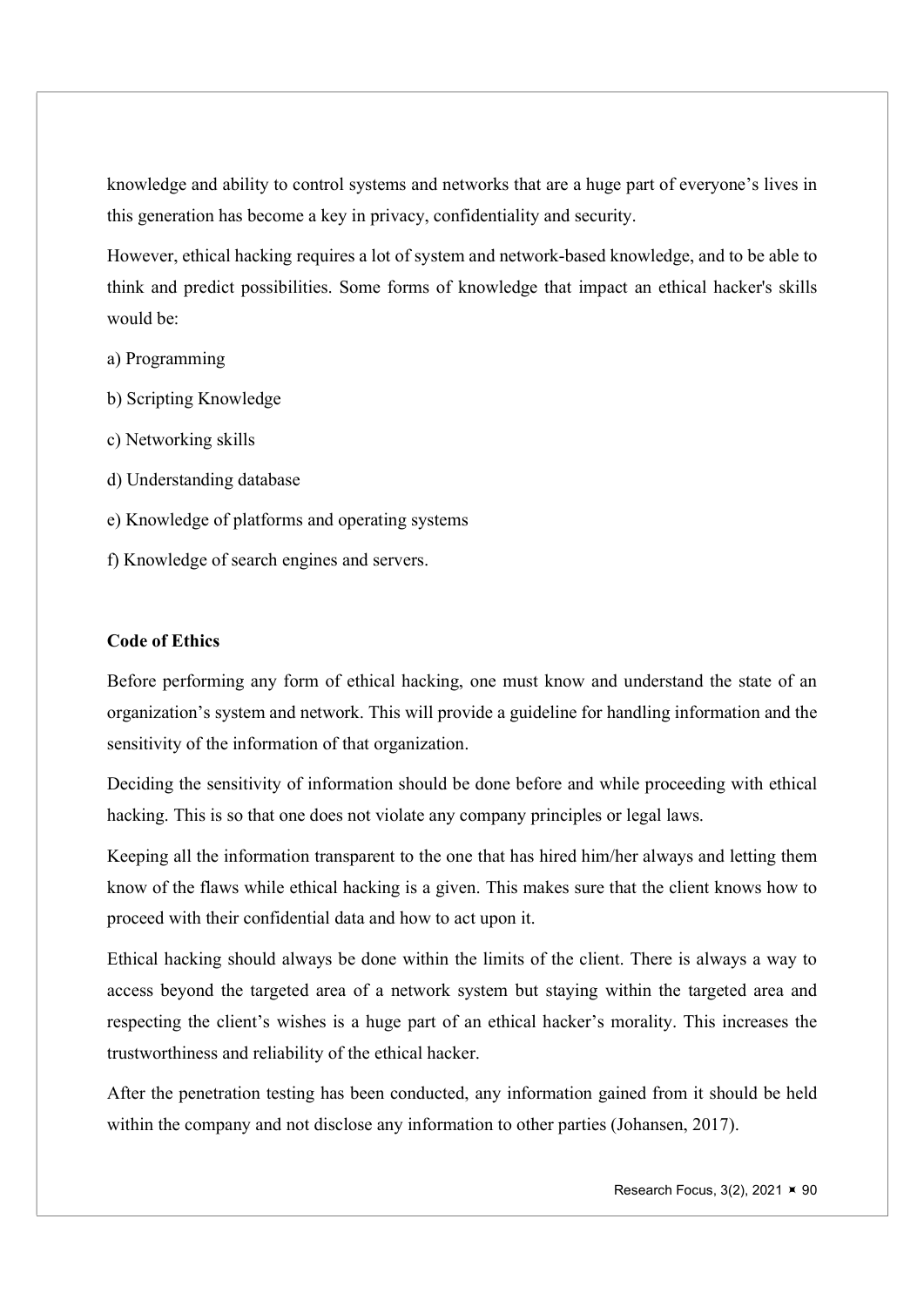# Social concerns

The field of IT relies on the society's reaction to everything performed by them. As per the ethical principles a firm should communicate with its society. If information systems or schools were to be hacked there will be a huge uprise in the current society. Therefore, with the involvement of ethical hackers in such areas there needs to be a basis of trustworthiness and reliability on any actions performed by them (UKessays, 2018). In the current generation, society plays a major role in how something is perceived and allowing even people who are certified for ethical hacking might be a harder pill to swallow. "The roots of the fabrication of hacking as a social problem lie ultimately in the complex relations of humans to the technologies they create" (Alleyne, n.d.).

## Conclusion

Ethical hacking primarily consists of teaching and developing the younger generation's mind-set to only work within the legal boundaries, to report any system vulnerabilities and respect the data sensitivity of the organizations. Companies face a lot of variables and need to consider these variables while hiring white hats or ethical hackers. Building a relationship based on trust is a huge of part being an ethical hacker. The term "Ethical hacker" is a misappropriation of the term "Ethical" (Olivier, 2020), even so in our current society we need to keep security as a primary source of trust for companies that are looking to build themselves within the society. And Ethical hacking to be a part of a bigger picture, rather than to be looked down on due to the history society has delt with hackers.

With the rising popularity of social media, gadgets, military defenses that rely on system and networks that contain confidential information, ethical hacking should be a variable that adds to the security and safety of our society.